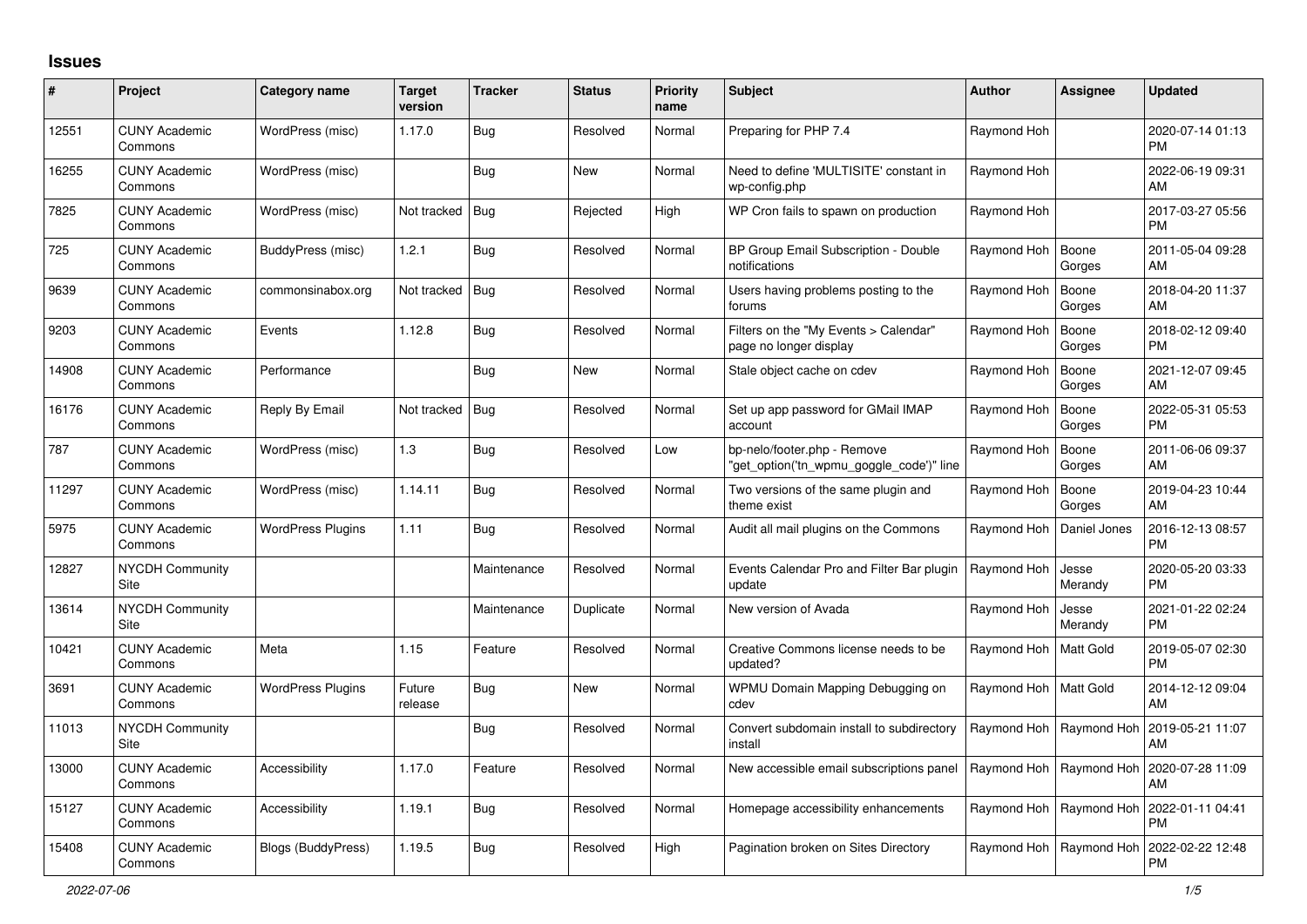| #     | Project                         | <b>Category name</b>       | <b>Target</b><br>version | <b>Tracker</b> | <b>Status</b> | <b>Priority</b><br>name | <b>Subject</b>                                                                                       | <b>Author</b> | Assignee                  | <b>Updated</b>                                            |
|-------|---------------------------------|----------------------------|--------------------------|----------------|---------------|-------------------------|------------------------------------------------------------------------------------------------------|---------------|---------------------------|-----------------------------------------------------------|
| 15369 | <b>CUNY Academic</b><br>Commons | <b>Blogs (BuddyPress)</b>  | 2.0.0                    | Design/UX      | Resolved      | Normal                  | "Add Site Icon" overlay on Sites Directory<br>page                                                   |               | Raymond Hoh   Raymond Hoh | 2022-05-26 11:36<br>AM                                    |
| 776   | <b>CUNY Academic</b><br>Commons | BuddyPress (misc)          | 1.2.3                    | Bug            | Resolved      | Low                     | Make sure Blog Authors menu doesn't<br>overflow off visible screen                                   |               | Raymond Hoh   Raymond Hoh | 2011-06-02 09:18<br>AM                                    |
| 11083 | <b>CUNY Academic</b><br>Commons | BuddyPress (misc)          | 1.14.6                   | Bug            | Resolved      | Normal                  | 'My Settings > Export Data" page is blank                                                            | Raymond Hoh   | Raymond Hoh               | 2019-02-12 12:08<br><b>PM</b>                             |
| 13859 | <b>CUNY Academic</b><br>Commons | BuddyPress (misc)          | 1.18.3                   | Bug            | Resolved      | Normal                  | Reset current blog in BP MPO Activity<br>Filter plugin                                               |               | Raymond Hoh   Raymond Hoh | 2021-01-26 04:43<br><b>PM</b>                             |
| 14223 | <b>CUNY Academic</b><br>Commons | BuddyPress (misc)          | 1.18.19                  | Bug            | Resolved      | Normal                  | Non-public site visibility change should<br>update all related site activity visibility to<br>hidden |               | Raymond Hoh   Raymond Hoh | 2021-10-05 02:03<br><b>PM</b>                             |
| 15175 | <b>CUNY Academic</b><br>Commons | BuddyPress (misc)          | 1.19.1                   | Bug            | Resolved      | Normal                  | "Load More" button not working correctly<br>on a user's "Commons Profile > Activity"<br>page         |               | Raymond Hoh   Raymond Hoh | 2022-01-11 04:41<br><b>PM</b>                             |
| 15215 | CUNY Academic<br>Commons        | BuddyPress (misc)          | 1.19.2                   | Bug            | Resolved      | Normal                  | bbPress adds 'no-js' body CSS class, but<br>doesn't remove the class on all pages                    |               | Raymond Hoh   Raymond Hoh | 2022-01-25 11:33<br>AM                                    |
| 15216 | <b>CUNY Academic</b><br>Commons | BuddyPress (misc)          | 1.19.2                   | Bug            | Resolved      | Normal                  | Blog posts and comments from private<br>sites shouldn't be visible in sitewide<br>activity stream    |               | Raymond Hoh   Raymond Hoh | 2022-01-25 11:33<br>AM                                    |
| 15677 | <b>CUNY Academic</b><br>Commons | BuddyPress (misc)          | 2.0.0                    | Bug            | Resolved      | Normal                  | Duplicate email template posts are being<br>created during a BuddyPress upgrade                      |               |                           | Raymond Hoh   Raymond Hoh   2022-05-26 11:36<br>AM        |
| 11243 | <b>CUNY Academic</b><br>Commons | BuddyPress (misc)          | Future<br>release        | Bug            | <b>New</b>    | Normal                  | Audit bp-custom.php                                                                                  |               | Raymond Hoh   Raymond Hoh | 2022-04-26 11:59<br>AM                                    |
| 14276 | <b>CUNY Academic</b><br>Commons | Cavalcade                  | Not tracked              | <b>Bug</b>     | Deferred      | Normal                  | Increase number of workers in Cavalcade                                                              | Raymond Hoh   | Raymond Hoh               | 2021-11-16 02:34<br><b>PM</b>                             |
| 14749 | <b>CUNY Academic</b><br>Commons | DiRT Integration           | 1.18.18                  | Bug            | Resolved      | Normal                  | 'Digital Research Tools" adminbar item<br>should not show when logged out                            | Raymond Hoh   | Raymond Hoh               | 2021-09-07 11:51<br>AM                                    |
| 13455 | <b>CUNY Academic</b><br>Commons | Domain Mapping             | 1.18.0                   | Bug            | Resolved      | Normal                  | Switch from WPMU Domain Mapping to<br>Mercator                                                       |               | Raymond Hoh   Raymond Hoh | 2020-12-08 11:18<br>AM                                    |
| 14496 | <b>CUNY Academic</b><br>Commons | Domain Mapping             | Future<br>release        | Bug            | <b>New</b>    | Normal                  | Mapped domain SSO uses third-party<br>cookies                                                        |               | Raymond Hoh   Raymond Hoh | 2021-05-24 04:03<br><b>PM</b>                             |
| 3781  | <b>CUNY Academic</b><br>Commons | <b>Email Notifications</b> | 1.7.11                   | Bug            | Resolved      | Normal                  | Plain-text email formatting issues                                                                   |               | Raymond Hoh   Raymond Hoh | 2015-02-02 01:27<br>AM                                    |
| 6043  | <b>CUNY Academic</b><br>Commons | <b>Email Notifications</b> | 1.9.28                   | Bug            | Resolved      | Normal                  | Emails should not be sent to<br>noreply@commons.gc.cuny.edu                                          |               |                           | Raymond Hoh   Raymond Hoh   2016-09-19 05:33<br><b>PM</b> |
| 5313  | <b>CUNY Academic</b><br>Commons | <b>Email Notifications</b> | 1.10                     | Bug            | Resolved      | High                    | Migrate over to BuddyPress 2.5 Emails                                                                |               | Raymond Hoh   Raymond Hoh | 2016-05-31 11:29<br>AM                                    |
| 5652  | <b>CUNY Academic</b><br>Commons | <b>Email Notifications</b> | 1.10                     | Bug            | Resolved      | Normal                  | BP Email - Multiple Forum Post email<br>doesn't show content                                         | Raymond Hoh   | Raymond Hoh               | 2016-06-27 04:14<br><b>PM</b>                             |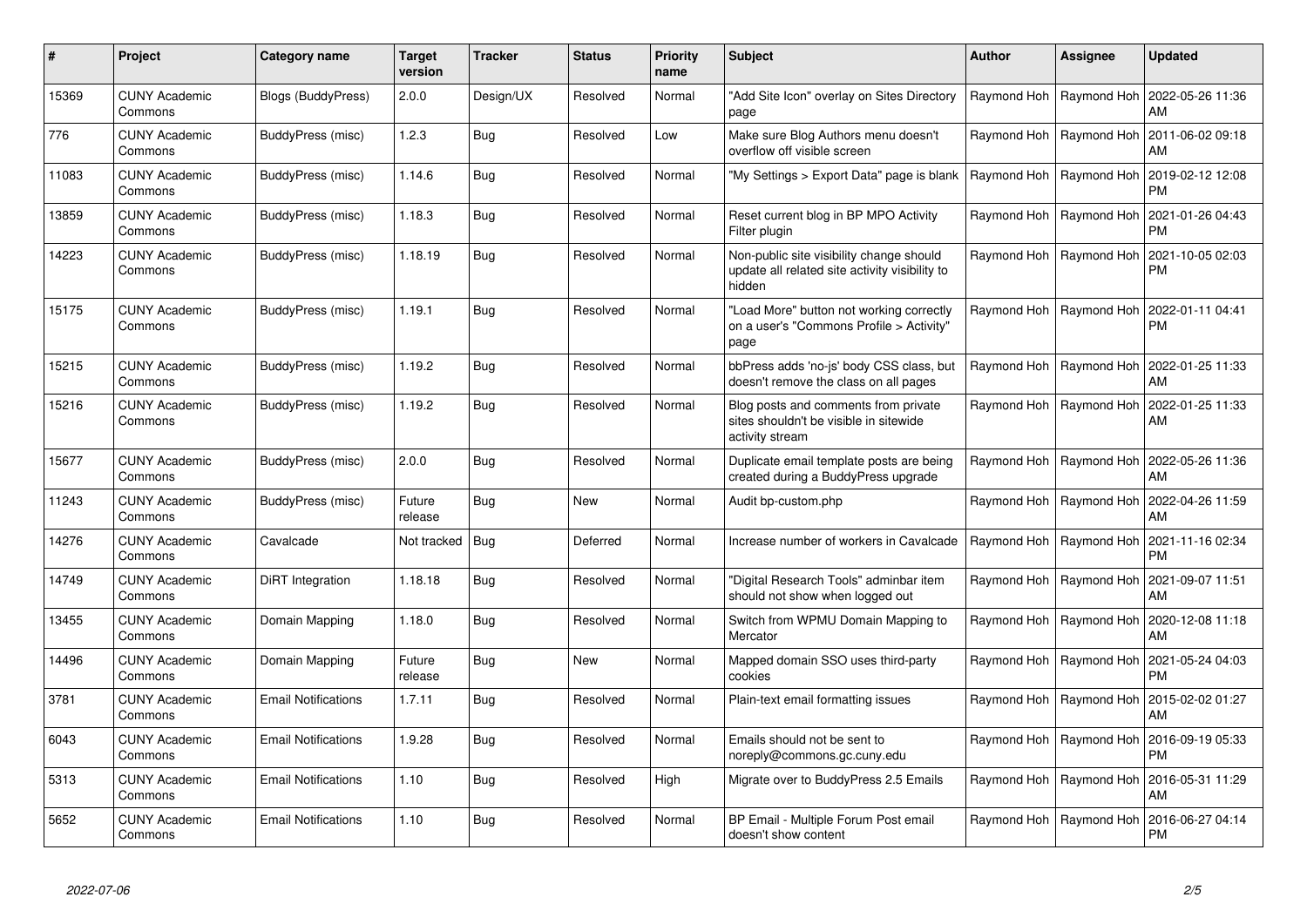| #     | Project                         | Category name                  | <b>Target</b><br>version | <b>Tracker</b> | <b>Status</b> | <b>Priority</b><br>name | Subject                                                                                    | <b>Author</b>             | Assignee                  | <b>Updated</b>                                            |
|-------|---------------------------------|--------------------------------|--------------------------|----------------|---------------|-------------------------|--------------------------------------------------------------------------------------------|---------------------------|---------------------------|-----------------------------------------------------------|
| 11998 | <b>CUNY Academic</b><br>Commons | <b>Email Notifications</b>     | 1.15.12                  | Bug            | Resolved      | Normal                  | Groupblog post emails can potentially<br>contain the wrong content                         |                           |                           | Raymond Hoh   Raymond Hoh   2019-10-22 11:54<br>AM        |
| 7217  | <b>CUNY Academic</b><br>Commons | Events                         | 1.10.6                   | <b>Bug</b>     | Resolved      | Normal                  | BP Event Organiser issues with WP 4.7<br>and Shortcake                                     |                           |                           | Raymond Hoh   Raymond Hoh   2016-12-21 11:57<br><b>PM</b> |
| 11891 | <b>CUNY Academic</b><br>Commons | Events                         | 1.15.10                  | <b>Bug</b>     | Resolved      | Normal                  | Private group calendar iCal URLs should<br>be accessible without logging in                |                           | Raymond Hoh   Raymond Hoh | 2019-09-24 11:09<br>AM                                    |
| 4073  | <b>CUNY Academic</b><br>Commons | Group Forums                   | 1.9                      | <b>Bug</b>     | Resolved      | Normal                  | Group forum search should show within<br>group layout                                      |                           | Raymond Hoh   Raymond Hoh | 2015-11-10 06:34<br><b>PM</b>                             |
| 9486  | <b>CUNY Academic</b><br>Commons | Group Forums                   | 1.12.11                  | <b>Bug</b>     | Resolved      | Normal                  | Revision logs show up when quoting a full<br>forum post                                    | Raymond Hoh   Raymond Hoh |                           | 2018-03-27 12:49<br><b>PM</b>                             |
| 14704 | <b>CUNY Academic</b><br>Commons | Group Forums                   | 1.18.16                  | <b>Bug</b>     | Resolved      | Normal                  | Additional bbPress fixes                                                                   |                           |                           | Raymond Hoh   Raymond Hoh   2021-08-10 11:16<br>AM        |
| 14945 | <b>CUNY Academic</b><br>Commons | Home Page                      | 1.19.0                   | <b>Bug</b>     | Resolved      | Normal                  | Fix News page display after new header<br>and footer                                       |                           | Raymond Hoh   Raymond Hoh | 2022-01-04 11:20<br>AM                                    |
| 15480 | <b>CUNY Academic</b><br>Commons | Home Page                      | 1.19.5                   | Bug            | Resolved      | Normal                  | Ensure homepage caches are cleared<br>when blog posts are published on other<br>sites      |                           | Raymond Hoh   Raymond Hoh | 2022-03-08 12:26<br><b>PM</b>                             |
| 16296 | <b>CUNY Academic</b><br>Commons | Home Page                      | 2.0.2                    | <b>Bug</b>     | Resolved      | Normal                  | "Visit Profile" link on Member Directory<br>page doesn't work properly                     |                           |                           | Raymond Hoh   Raymond Hoh   2022-06-29 11:31<br>AM        |
| 13497 | <b>CUNY Academic</b><br>Commons | Internal Tools and<br>Workflow | 1.17.6                   | <b>Bug</b>     | Resolved      | Normal                  | Remove Elemental theme cache files                                                         |                           | Raymond Hoh   Raymond Hoh | 2020-10-27 11:00<br>AM                                    |
| 15145 | <b>CUNY Academic</b><br>Commons | Layout                         | 1.19.1                   | <b>Bug</b>     | Resolved      | Normal                  | Sitewide footer navigation shows all<br>sub-menu items instead of just primary<br>ones     |                           | Raymond Hoh   Raymond Hoh | 2022-01-04 08:09<br><b>PM</b>                             |
| 15213 | <b>CUNY Academic</b><br>Commons | Layout                         | 1.19.2                   | Bug            | Resolved      | Normal                  | Layout for some group interior pages not<br>floating to the right                          |                           | Raymond Hoh   Raymond Hoh | 2022-01-24 06:59<br><b>PM</b>                             |
| 3546  | <b>CUNY Academic</b><br>Commons | My Commons                     | 1.7                      | <b>Bug</b>     | Resolved      | High                    | My Commons - New user sees all site<br>activity for "Everything" and "My Sites"<br>tabs    |                           | Raymond Hoh   Raymond Hoh | 2014-10-10 03:12<br>PM.                                   |
| 3792  | <b>CUNY Academic</b><br>Commons | My Commons                     | 1.7.13                   | <b>Bug</b>     | Resolved      | Normal                  | My Commons adjustments for<br>BuddyPress 2.2                                               |                           | Raymond Hoh   Raymond Hoh | 2015-02-21 06:48<br><b>PM</b>                             |
| 4083  | <b>CUNY Academic</b><br>Commons | My Commons                     | 1.8.1                    | Bug            | Resolved      | Normal                  | My Commons: New users see empty<br>"group joined" activity items                           |                           | Raymond Hoh   Raymond Hoh | 2015-05-26 09:37<br>AM                                    |
| 9011  | <b>CUNY Academic</b><br>Commons | My Commons                     | 1.12.6                   | Bug            | Resolved      | Normal                  | My Commons - Fix "About My Commons"   Raymond Hoh   Raymond Hoh   2018-01-09 11:13<br>link |                           |                           | AM                                                        |
| 14909 | <b>CUNY Academic</b><br>Commons | Performance                    | 1.19.0                   | Bug            | Resolved      | Normal                  | Reducing DB queries and asset loading<br>on the main site                                  |                           |                           | Raymond Hoh   Raymond Hoh   2022-01-04 10:30<br>AM        |
| 15144 | <b>CUNY Academic</b><br>Commons | Performance                    | 1.19.1                   | Bug            | Resolved      | Normal                  | Move logged-in user checks for bbPress<br>BP Notification Grabber later down the<br>page   |                           |                           | Raymond Hoh   Raymond Hoh   2022-01-11 04:41<br>PM        |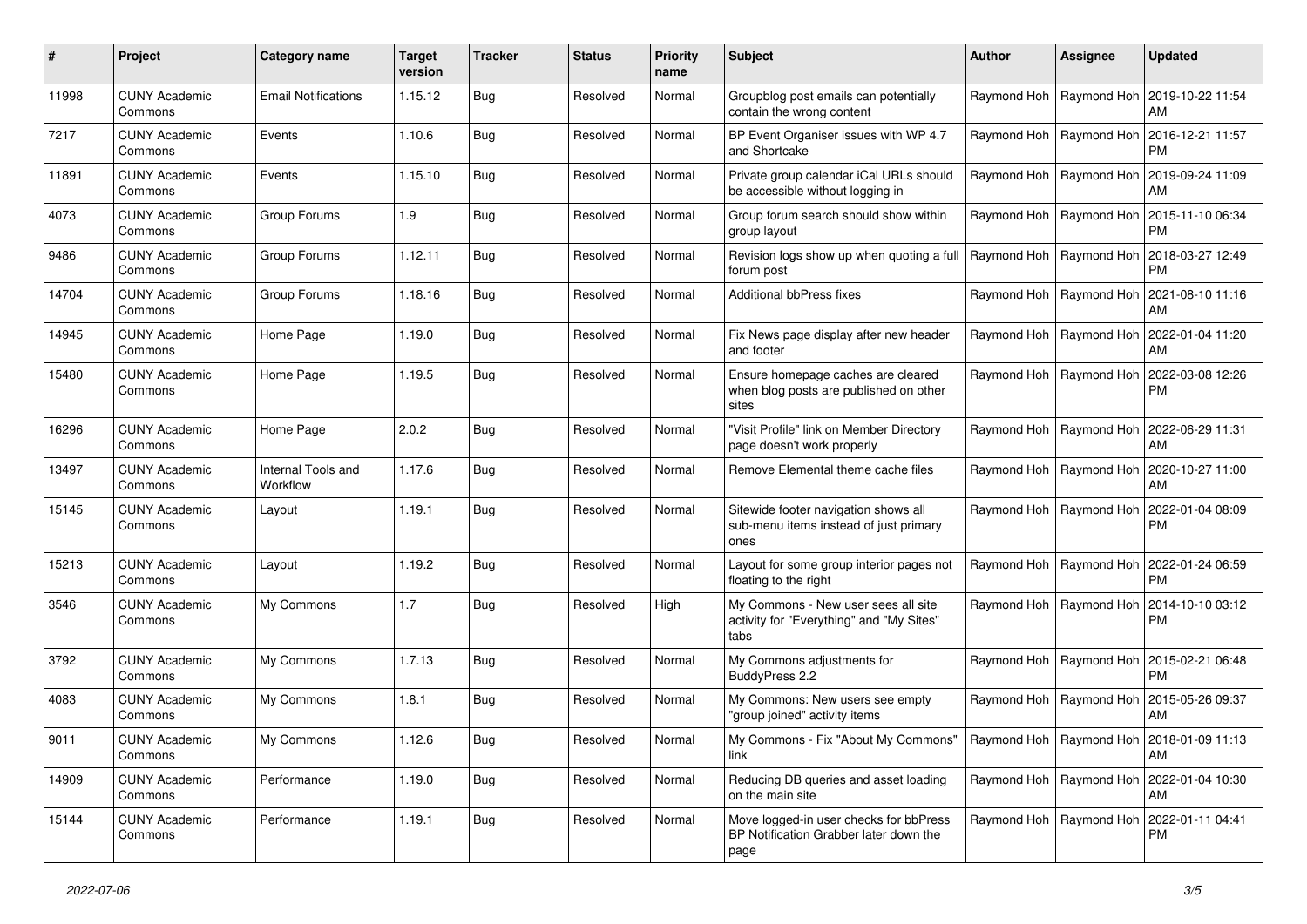|       | Project                         | Category name           | <b>Target</b><br>version | <b>Tracker</b> | <b>Status</b> | <b>Priority</b><br>name | Subject                                                                                              | Author | <b>Assignee</b>           | <b>Updated</b>                                            |
|-------|---------------------------------|-------------------------|--------------------------|----------------|---------------|-------------------------|------------------------------------------------------------------------------------------------------|--------|---------------------------|-----------------------------------------------------------|
| 7815  | <b>CUNY Academic</b><br>Commons | Reply By Email          | 1.10.14                  | Bug            | Resolved      | Normal                  | RBE "Connect" button hangs                                                                           |        | Raymond Hoh   Raymond Hoh | 2017-03-21 12:59<br><b>PM</b>                             |
| 8000  | <b>CUNY Academic</b><br>Commons | Reply By Email          | 1.10.17                  | Bug            | Resolved      | Normal                  | Issues with RBE email sent date                                                                      |        | Raymond Hoh   Raymond Hoh | 2017-04-20 10:32<br><b>PM</b>                             |
| 8891  | <b>CUNY Academic</b><br>Commons | Reply By Email          | 1.12.1                   | Design/UX      | Resolved      | Normal                  | Usability improvements for RBE Forum<br>Attachments                                                  |        | Raymond Hoh   Raymond Hoh | 2017-11-13 06:07<br><b>PM</b>                             |
| 9066  | <b>CUNY Academic</b><br>Commons | Reply By Email          | 1.12.6                   | <b>Bug</b>     | Resolved      | Normal                  | RBE error email not firing for new topics<br>when attachment is too large                            |        | Raymond Hoh   Raymond Hoh | 2018-01-08 04:49<br><b>PM</b>                             |
| 9202  | <b>CUNY Academic</b><br>Commons | Reply By Email          | 1.12.8                   | <b>Bug</b>     | Resolved      | Normal                  | Attachment error emails missing topic<br>name                                                        |        | Raymond Hoh   Raymond Hoh | 2018-02-13 10:49<br>AM                                    |
| 13332 | <b>CUNY Academic</b><br>Commons | Reply By Email          | 1.17.4                   | <b>Bug</b>     | Resolved      | Normal                  | 'Reply-To' email header can be corrupted<br>in WordPress 5.5                                         |        | Raymond Hoh   Raymond Hoh | 2020-09-22 12:08<br><b>PM</b>                             |
| 13966 | <b>CUNY Academic</b><br>Commons | Reply By Email          | 1.18.5                   | Bug            | Resolved      | High                    | Replying by email to a trashed or<br>spammed forum topic causes a fatal error                        |        | Raymond Hoh   Raymond Hoh | 2021-02-09 02:32<br><b>PM</b>                             |
| 16177 | <b>CUNY Academic</b><br>Commons | Reply By Email          |                          | <b>Bug</b>     | <b>New</b>    | Normal                  | Switch to Inbound mode for RBE                                                                       |        | Raymond Hoh   Raymond Hoh | 2022-05-30 04:32<br><b>PM</b>                             |
| 5850  | <b>CUNY Academic</b><br>Commons | Server                  | 1.9.22                   | <b>Bug</b>     | Resolved      | Normal                  | New server -<br>\$_SERVER['REMOTE_ADDR'] using<br>private IP instead of user IP                      |        | Raymond Hoh   Raymond Hoh | 2016-07-29 02:42<br><b>PM</b>                             |
| 5257  | <b>CUNY Academic</b><br>Commons | Social Paper            | 1.9.9                    | Bug            | Resolved      | Normal                  | Social Paper: Comment indicator<br>disappears after adding a comment to a<br>paragraph with no count |        |                           | Raymond Hoh   Raymond Hoh   2016-02-25 03:07<br><b>PM</b> |
| 9177  | <b>CUNY Academic</b><br>Commons | Social Paper            | 1.12.8                   | Bug            | Resolved      | Normal                  | Social Paper directory not showing any<br>papers                                                     |        |                           | Raymond Hoh   Raymond Hoh   2018-02-13 01:10<br><b>PM</b> |
| 15029 | <b>CUNY Academic</b><br>Commons | Social Paper            | 1.18.24                  | <b>Bug</b>     | Resolved      | Normal                  | Social papers with post passwords should<br>not record 'new_cacsp_edit' activity items               |        | Raymond Hoh   Raymond Hoh | 2021-12-02 04:15<br><b>PM</b>                             |
| 16313 | <b>CUNY Academic</b><br>Commons | Social Paper            | 2.0.2                    | Bug            | Resolved      | Normal                  | "My Papers" admin nav should be<br>removed for users without any papers                              |        | Raymond Hoh   Raymond Hoh | 2022-06-29 11:31<br>AM                                    |
| 11164 | <b>CUNY Academic</b><br>Commons | Spam/Spam<br>Prevention | 1.14.7                   | <b>Bug</b>     | Resolved      | Normal                  | Anonymous blog comments are empty                                                                    |        | Raymond Hoh   Raymond Hoh | 2019-02-26 02:04<br><b>PM</b>                             |
| 5836  | <b>CUNY Academic</b><br>Commons | Upgrades                | 1.9.22                   | Bug            | Resolved      | Normal                  | Memcached caching strategy on new<br>server                                                          |        |                           | Raymond Hoh   Raymond Hoh   2016-07-26 01:45<br><b>PM</b> |
| 788   | <b>CUNY Academic</b><br>Commons | WordPress (misc)        | 1.2.3                    | <b>Bug</b>     | Resolved      | Low                     | bp-nelo/functions.php - Remove<br>redundant BP textdomain call                                       |        |                           | Raymond Hoh   Raymond Hoh   2011-06-02 05:05<br>PM        |
| 1856  | <b>CUNY Academic</b><br>Commons | WordPress (misc)        | 1.4                      | Bug            | Resolved      | Normal                  | .htpasswd on cdev conflicting with WP<br>cron                                                        |        | Raymond Hoh   Raymond Hoh | 2012-04-24 03:19<br>PM                                    |
| 2054  | <b>CUNY Academic</b><br>Commons | WordPress (misc)        | 1.4.3                    | i Bug          | Resolved      | Normal                  | Fix errors in BP External Activity                                                                   |        | Raymond Hoh   Raymond Hoh | 2012-08-23 01:27<br><b>PM</b>                             |
| 2263  | <b>CUNY Academic</b><br>Commons | WordPress (misc)        | 1.4.13                   | Bug            | Resolved      | Normal                  | Google Docs Shortcode doesn't support<br>older presentations                                         |        |                           | Raymond Hoh   Raymond Hoh   2012-12-11 06:48<br><b>PM</b> |